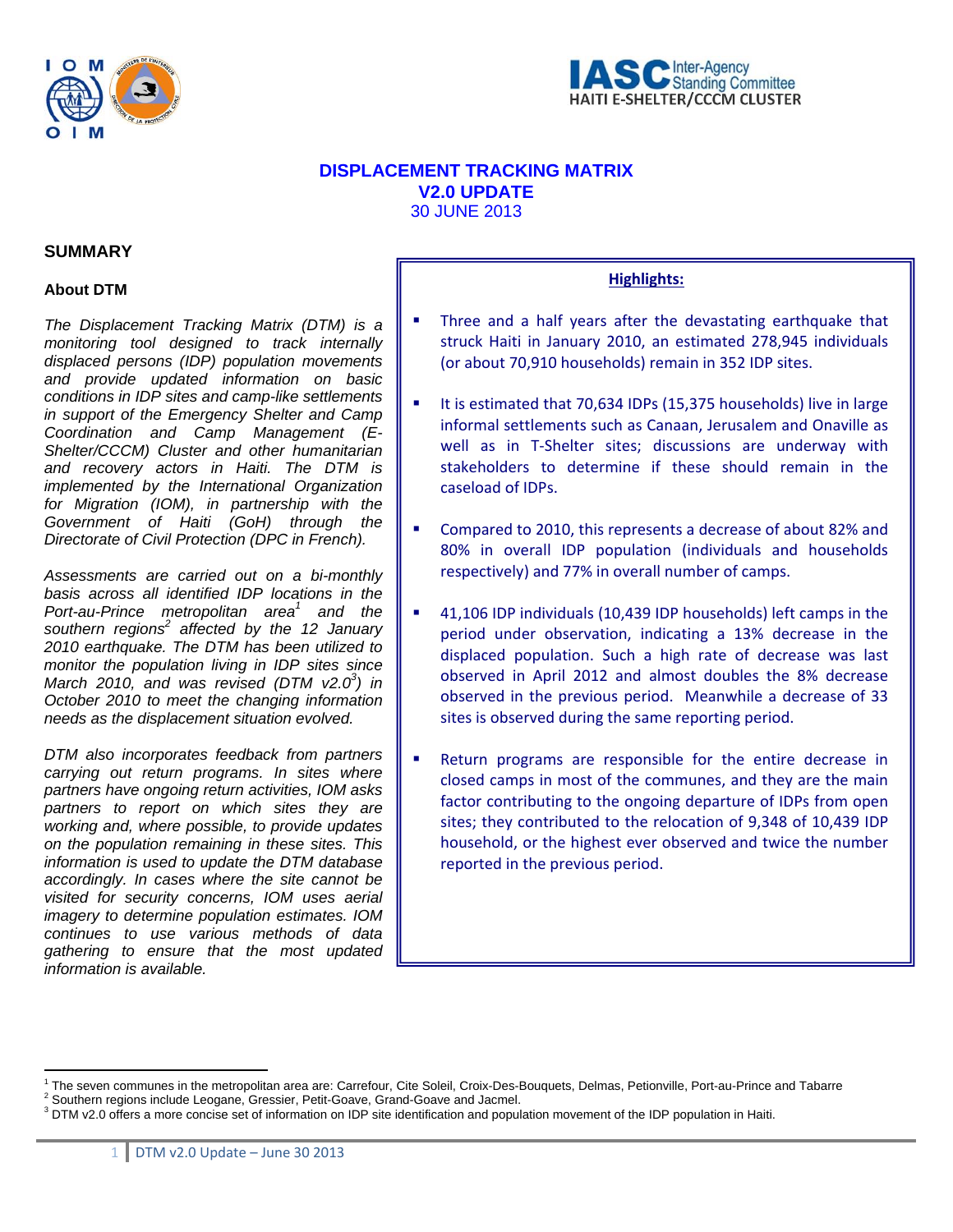



# **RESULTS**

DTM v2.0 is on its fifteenth round of implementation. This report presents the results from field assessments that were conducted between May and June 2013 $^4$ .

*Graph 1: Number of IDP Individuals displaced from July 2010 to June 2013 (figures rounded)* 



*\*In January 2011 the areas surrounding Corail, known as Canaan, Jerusalem and Onaville, were included in DTM assessments upon the request of the humanitarian community.* 

| <b>Month</b>   | <b>Sites</b> | <b>Households</b> | <b>Individuals</b> |
|----------------|--------------|-------------------|--------------------|
| <b>JUL '10</b> | 1,555        | 361,517           | 1,536,447          |
| <b>SEP '10</b> | 1,356        | 321,208           | 1,374,273          |
| <b>NOV '10</b> | 1,199        | 245,586           | 1,068,882          |
| <b>JAN '11</b> | 1,152        | 195,776           | 806,377            |
| <b>MAR '11</b> | 1,061        | 171,307           | 680,494            |
| <b>MAY '11</b> | 1,001        | 158,437           | 634,807            |
| <b>JUL '11</b> | 894          | 149,317           | 594,811            |
| <b>SEP '11</b> | 802          | 135,961           | 550,560            |
| <b>NOV '11</b> | 758          | 127,658           | 519,164            |
| <b>JAN '12</b> | 707          | 126,218           | 515,961            |
| <b>FEB '12</b> | 660          | 120,791           | 490,545            |
| <b>APR '12</b> | 602          | 105,064           | 419,740            |
| <b>JUN '12</b> | 575          | 97,913            | 390,276            |
| <b>AUG '12</b> | 541          | 93,748            | 369,353            |
| <b>OCT '12</b> | 496          | 90,415            | 357,785            |
| <b>DEC '12</b> | 450          | 87,750            | 347,284            |
| <b>MAR '13</b> | 385          | 81,349            | 320,051            |
| <b>JUN '13</b> | 352          | 70,910            | 278,945            |

# *Table A: Number of IDP Sites, Households and Individuals, July 2010 to June 2013*

 4 The overall figures reported continue to include the population sheltered in the areas referred to as Canaan and Jerusalem, as well as Onaville, Corail Sector 3 and Sector 4; these areas were included in the assessments in January 2011, and now account for 95% of the remaining caseload of IDPs in the commune of Croix-des-Bouquets, which otherwise would only have a remaining caseload of some 810 IDPs (225 Households).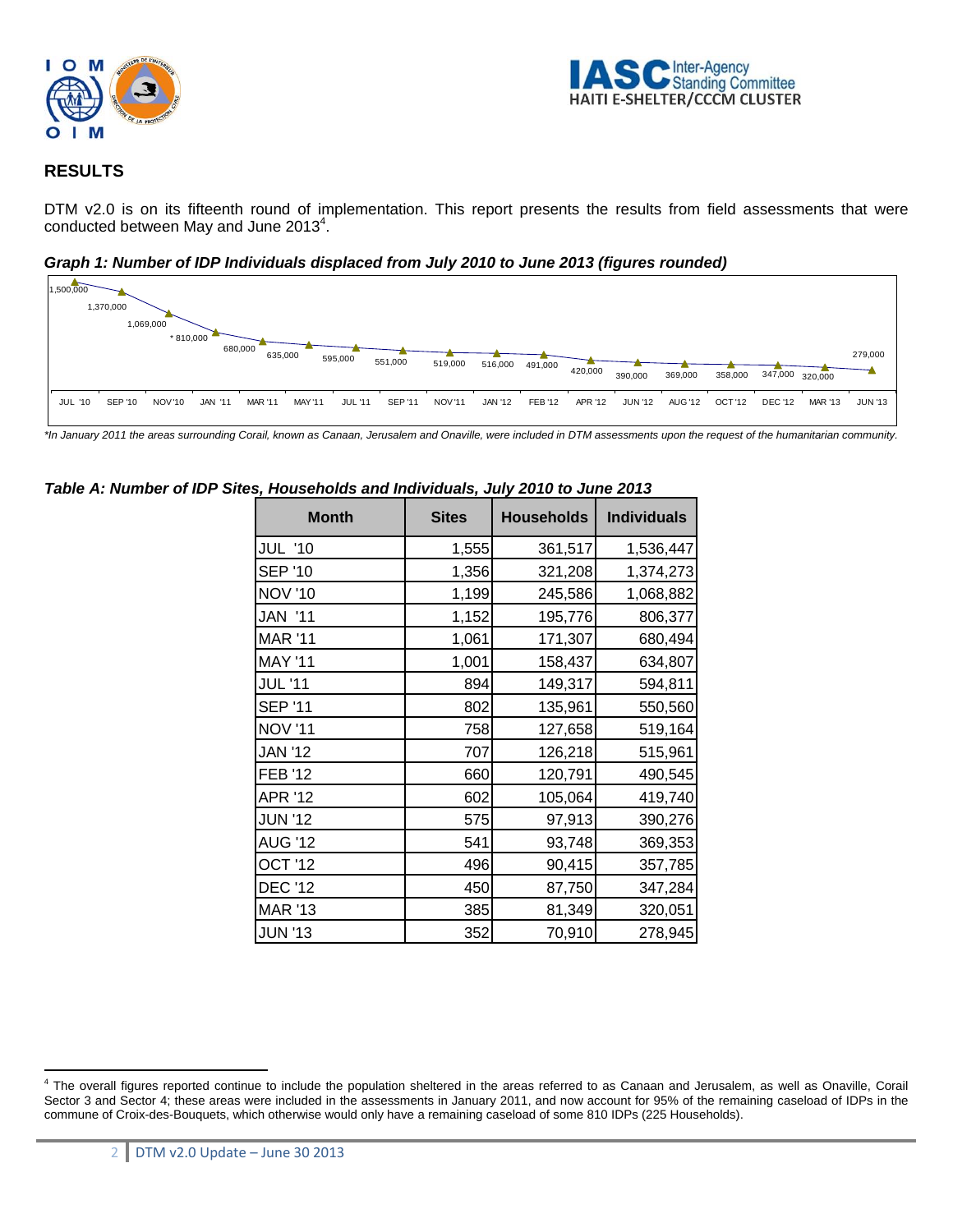



*Graphs 2 – 3 – 4: Number of IDP Sites (Graph 2), Households (Graph 3), and Individuals (Graph 4), July 2010 to June 2013* 



### **METHODOLOGY**

IOM rolled out DTM V2.0 in October 2010. The DTM v2.0 gathers more concise information than the previous DTM v1.0, narrowing the focus and providing basic information on IDP sites and IDP populations for the benefit of humanitarian actors carrying out interventions in earthquake affected areas across the country. This rapid camp-based assessment is implemented by a team of 120 staff, of which more than 60 (are field staff who carry out data gathering activities. During a bi-monthly DTM cycle, assessments of all identified IDP sites are conducted within a six week period which includes all activities, such as: data collection, verification, data-processing and analysis.

The DTM field teams use the DTM v2.0 - IDP Site/Camp Information form for each assessment. The teams use various methods, including key respondent interviews with camp managers and camp committees, and observation and physical counting in order to collect all data to complete the form. The field teams approach each individual IDP site in a targeted manner, meaning that the method of data collection can vary depending on the situation of that specific IDP site.

After the data is gathered, consultation is carried out with actors that have a regular presence on the ground, namely, IOM Camp Management Operations (CMO) teams, representatives from the DPC, and other actors carrying out interventions in IDP sites. The IOM Data Management Unit's call centre is also engaged to verify data directly with IDP Camp Committees or other relevant respondents. Google Earth, aerial imagery and other available technology are also used to assist in validating a variety of data, such as location and area.

*It is important to highlight that though estimates of the IDP individual population are provided through DTM, assessments are carried out at the household level with representatives reporting the number of individuals included in their household.* 

For more information regarding the methodology utilized for the DTM, including the tools, please refer to the Displacement Tracking Matrix Strategy – Version 2.0, May 2011 document available at: http://iomhaitidataportal.info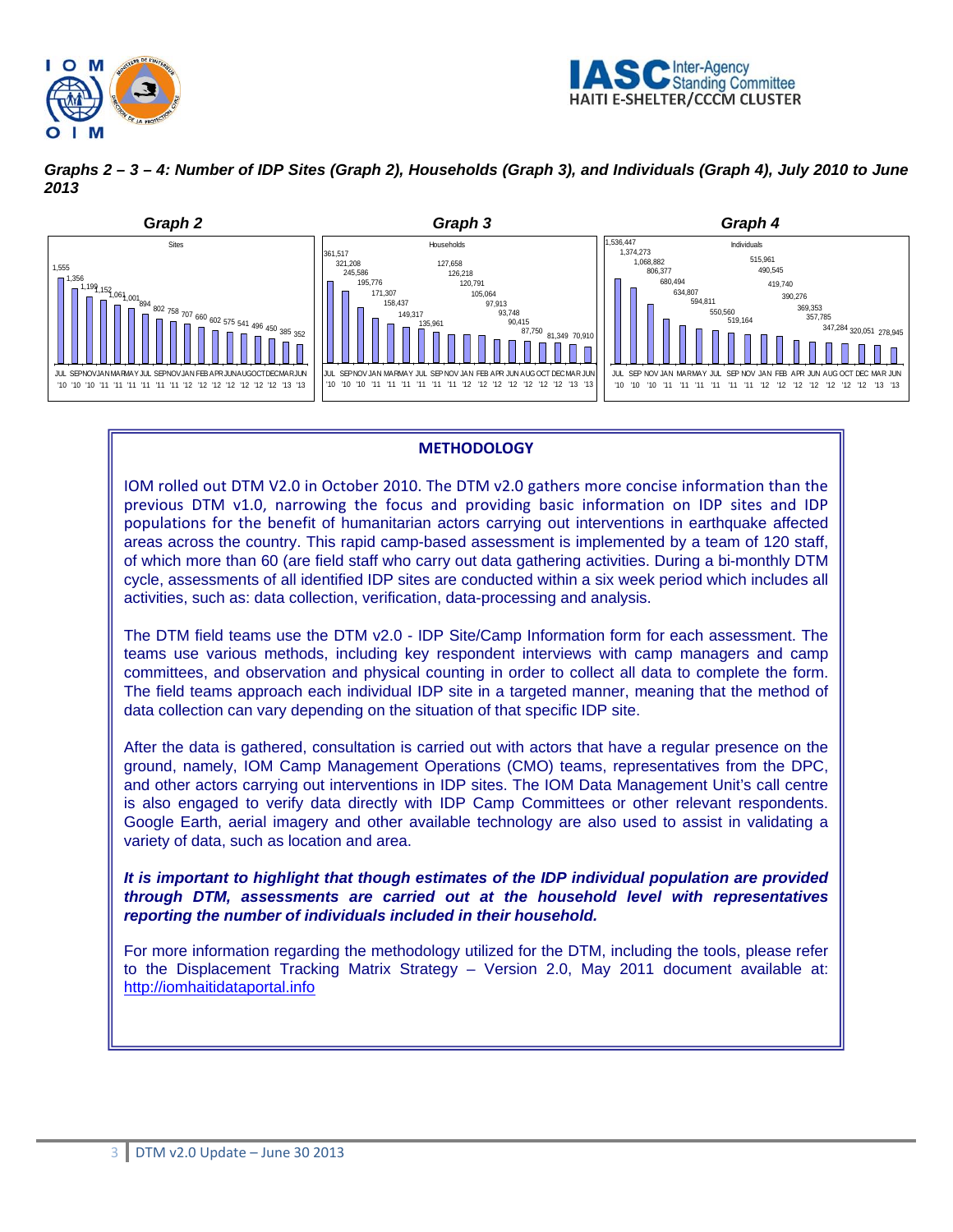



*Table B: Comparison of number of IDP Sites, Households and Individuals by commune in July 2010, March and June 2013* 

| <b>Commune</b>               | Sites July '10 | Sites Mar '13    | Sites Jun '13   | <b>July '10</b> | Households Households Mar<br>'13 | <b>Households</b><br><b>Jun '13</b> | <b>Individuals</b><br>July '10 | <b>Individuals</b><br>Mar<br>'13 | <b>Individuals</b><br><b>Jun '13</b> |
|------------------------------|----------------|------------------|-----------------|-----------------|----------------------------------|-------------------------------------|--------------------------------|----------------------------------|--------------------------------------|
| <b>CARREFOUR</b>             | 172            | 62               | 59              | 48,273          | 5,392                            | 4,929                               | 205,162                        | 18,477                           | 17,354                               |
| <b>CITE SOLEIL</b>           | 63             | 21               | 21              | 16,535          | 2,698                            | 2,674                               | 70,273                         | 11,161                           | 11,047                               |
| CROIX-DES-BOUQUETS           | 115            | 35               | 21 <sub>1</sub> | 24,722          | 15,976                           | 13,924                              | 105,064                        | 73,769                           | 66,160                               |
| <b>DELMAS</b>                | 279            | 84               | 81              | 82,086          | 32,462                           | 28,406                              | 348,859                        | 124,402                          | 108,579                              |
| <b>GANTHIER</b>              |                |                  |                 | 1,438           | 16                               | 16                                  | 6,111                          | 37                               | 37                                   |
| <b>IPORT-AU-PRINCE</b>       | 193            | 82               | 76              | 70,856          | 13,584                           | 11,871                              | 301,156                        | 48,972                           | 42,024                               |
| <b>TABARRE</b>               | 85             | 25               | 24              | 17,177          | 4,608                            | 3,655                               | 73,001                         | 16,999                           | 12,939                               |
| <b>PETION-VILLE</b>          | 112            | 37               | 35              | 24,604          | 4,396                            | 3,611                               | 104,560                        | 17,853                           | 13,598                               |
| <b>GRAND-GOAVE</b>           | 60             | 3                |                 | 8,157           | 71                               | 76                                  | 34,665                         | 328                              | 287                                  |
| <b>GRESSIER</b>              | 62             | 10               | 10              | 10.014          | 221                              | 226                                 | 42,560                         | 773                              | 905                                  |
| <b>JACMEL</b>                | 54             |                  |                 | 6.145           | 60                               | 60                                  | 26,115                         | 200                              | 200                                  |
| <b>LEOGANE</b>               | 253            | 16               | 14              | 39,260          | 1,675                            | 1,299                               | 166,859                        | 6,384                            | 5,247                                |
| PETIT-GOAVE                  | 100            | 8                |                 | 12,250          | 190                              | 163                                 | 52,062                         | 696                              | 568                                  |
| Total                        | ,555           | 385              | 352             | 361,517         | 81,349                           | 70,910                              | 1,536,447                      | 320,051                          | 278,945                              |
| Difference Mar '13 - JUn '13 |                | <b>Sites</b>     | $-33$           |                 | Households                       | $-10,439$                           |                                | <b>Individuals</b>               |                                      |
| % of Mar '13                 |                | Found in Jun '13 | 91%             |                 | Found in Jun '13                 | 87%                                 |                                | Found in Jun '13                 | 87%                                  |
| % of decrease in Jun '13     |                |                  | 9%              |                 |                                  | 13%                                 |                                |                                  | 13%                                  |

# **IDP Population**

Three years after the earthquake, an estimated 70,910 IDP households or 278,945 IDP individuals remain in 352 IDP sites in Haiti. They represent 18% of the initial IDP individuals displaced, and indicate a decrease of about 82% in the overall IDP population and a 77% decrease in IDP sites compared to  $2010^5$ .

When compared to the previous report (March 2013), a 13% decrease is observed both in terms of IDP household and individual population. This rate of decrease almost doubles that observed in March 2013 and is the highest since April 2012.

About 89.6% of the observed reduction in IDP households is due to return programs offering rental subsidies carried out by various partners, followed by IDPs leaving sites for returning home or for unspecified reasons (10.3%) and 0.1% as a result of eviction.

In January 2011 the areas surrounding Corail, known as Canaan, Jerusalem and Onaville, were included in DTM assessments upon the request of the humanitarian community. Although important population fluctuations have been observed in these communities, the DTM has not been amended to reflect these changes. At the same time, several camps have been converted into high concentration T-Shelter sites. Discussions are currently ongoing with stakeholders to determine to what extent it remains relevant to maintaining this data in the caseload of IDPs tracked by the DTM.

### *IDP Households*

In June 2013 there were 70,910 IDP households living in 352 IDP sites. This represents a decrease of 10,439 IDP households compared to the previous reporting period.

The commune with the highest number and percentage of IDP households remains Delmas, hosting more than 28,000 IDP households or 40% of all IDP households. The second commune is Croix-des-Bouquets, which as of June 2013 reported almost 14,000 IDP households, or 20%, followed by Port-au-Prince with almost 12,000 IDP households, or 17%.

Due to an important push to relocate IDPs through the Rental Subsidy approach, Croix-des-Bouquets currently only host some 810 IDPs (225 IDP households) remaining outside the three larger IDP settlements<sup>6</sup> and the five<sup>7</sup> shelter sites that together account for 98% of the present burden of displacement in the commune.

<sup>&</sup>lt;sup>5</sup> Compared to DTM figures released in July 2010- when displacement was estimated to be at its height.<br><sup>6</sup> Canaan, Jerusalem and Onaville

 $7$  Corail Sector 3 and 4, Santo 17, Lilavois 42, and New Life Village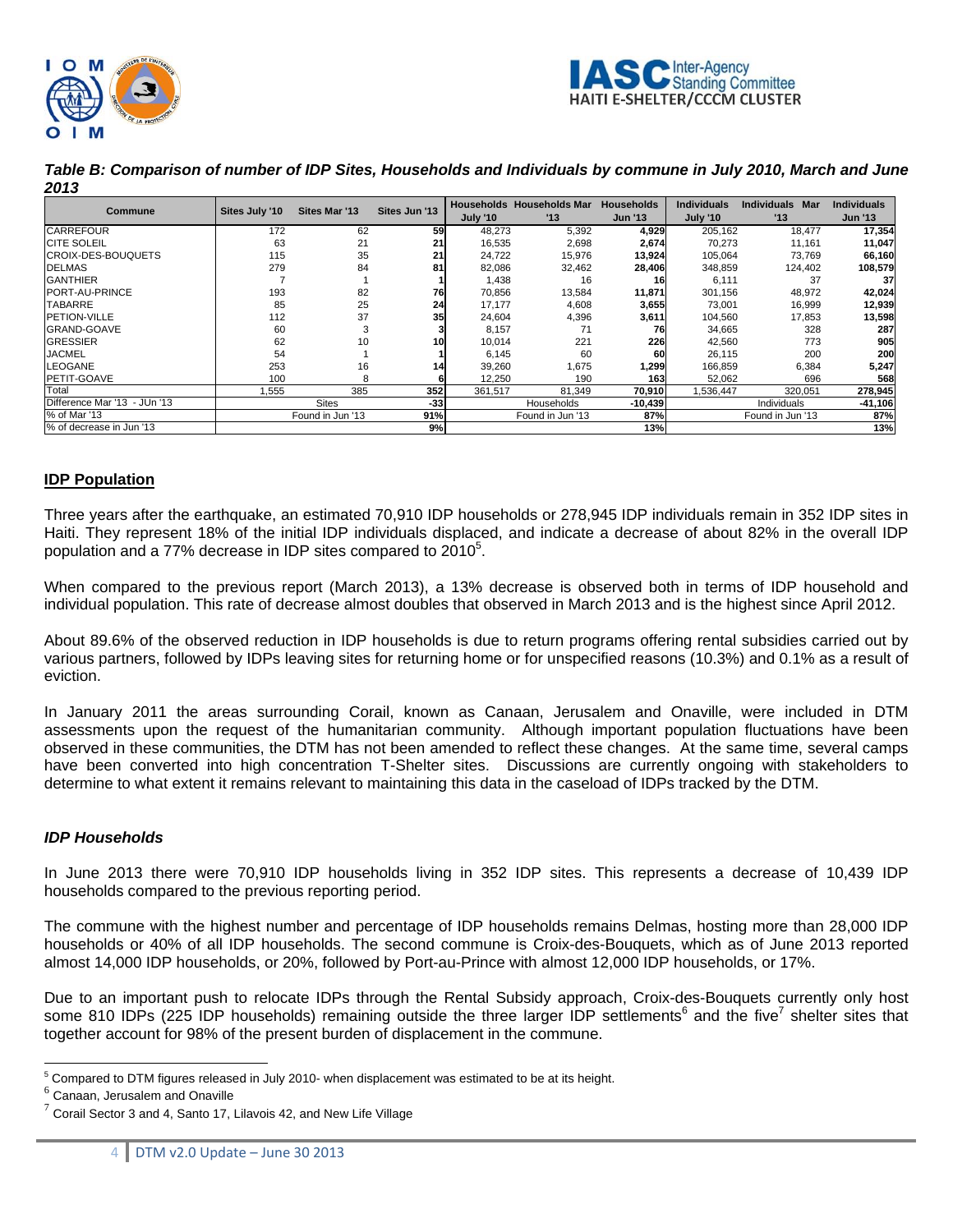



Carrefour, with 5,000 IDP households, and Petion-Ville and Tabarre with approximately 3,600 each, account together for 17% of the IDP caseload.

An overall decrease of about 10,439 IDP households was observed between March and June 2013, the highest since April 2012. The greatest absolute decreases in IDP household population in the metropolitan area were reported in Croix des Bouquets, Delmas and Port au Prince; the three communes alone account for 74.9%% of the total IDP households decrease in the observed period.

In the regions, Leogane shows the highest percentage decrease or 3.6%, though numbers are relatively small involving less than 400 IDP households.

Return programs, offering rental subsidies and other forms of support, are responsible for the relocation of 9,348 of the 10,439 IDP households thus accounting for 89.6% of the observed decrease.



*Graph 5: Comparison of number of IDP Households by commune in July 2010, March and June 2013* 

# *Increase and movements to and out of camps*

Though the overall number of households in IDP sites has decreased during this period, it was observed that a very small number of people (representing 1.6% of the IDP population) moved into camps. This may be attributable to a number of factors including the movement of IDPs from sites targeted by evictions, opportunistic behavior, or that the border between some camps and communities is becoming increasingly fluid and at times perhaps developing into parts of neighborhoods. In Grand Goave and Gressier, for instance, the achievements of relocation were offset but some 55 IDP households moving to camps, leaving a positive balance of 5 IDP households in each commune compared to the previous period. All together 1,141 households moved to some IDP sites in the observed period, or 1.6% of the remaining displacement.

# *Data on closed IDP sites*

IDP site closures accounts for 21.9% of the decrease in the observed period and equals 2,287 IDP households.

Site closure between April and June 2013 is mainly a consequence of return programs carried out though rental subsidy schemes by various partners.

Return programs offering rental subsidies and leading to site closure relocated 2,266 IDP households, accounting for 99.1 % of the decrease due to IDP sites closure. This is consistent across communes with the exception of Leogane and Petion-Ville where three camps closed spontaneously and Carrefour where there were two evictions affecting 12 IDP households.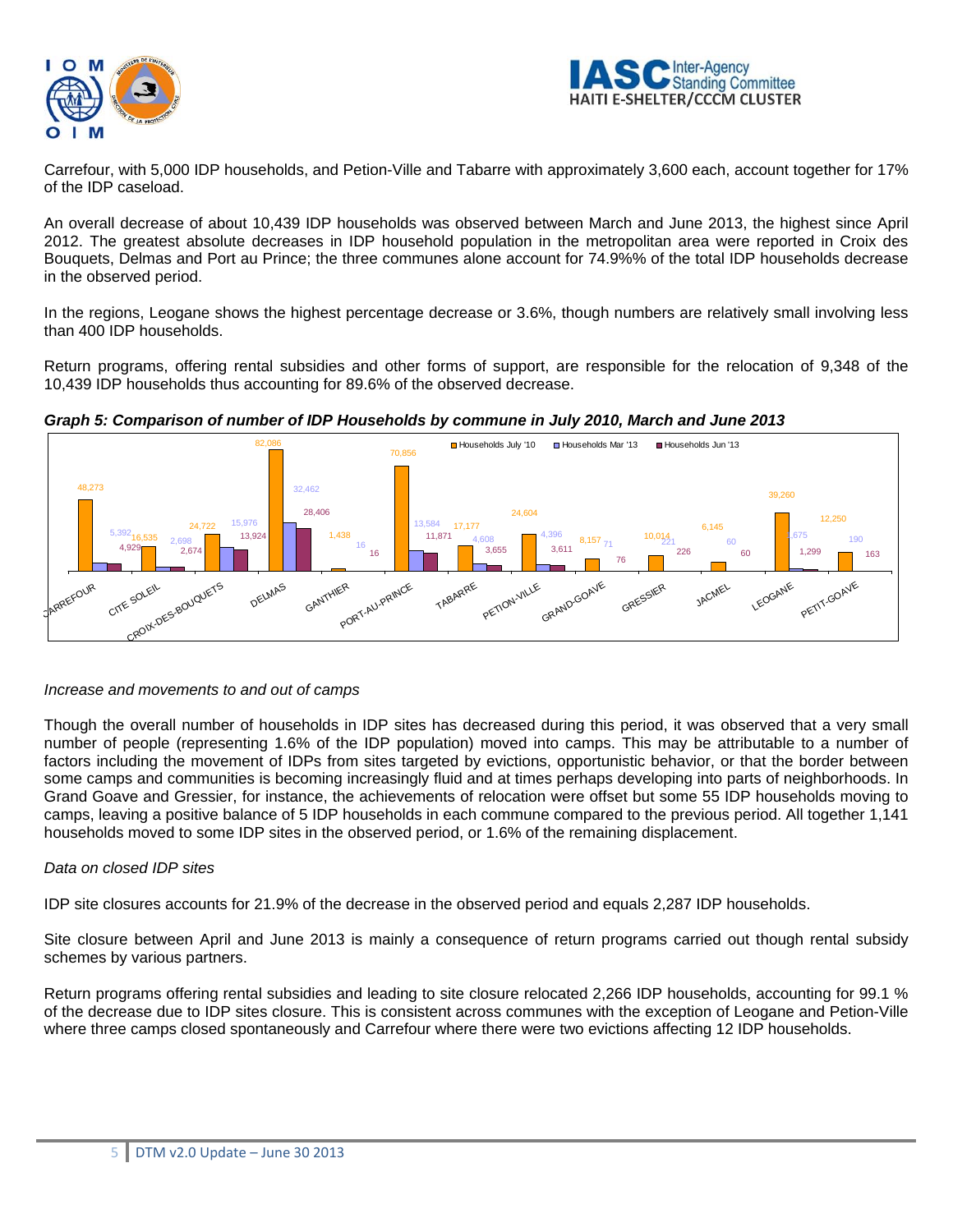

*Table C: Number of IDP Households that left closed IDP Sites by commune and reason for site closure, between March and June 2013* 

|                                            |                   | <b>CROIX-DES-</b>              |     | <b>PETION-</b> | PETIT-       | <b>PORT-AU-</b> |                | TOTAL           |
|--------------------------------------------|-------------------|--------------------------------|-----|----------------|--------------|-----------------|----------------|-----------------|
| <b>Reason for closure</b>                  | <b>ICARREFOUR</b> | <b>BOUQUETS DELMAS LEOGANE</b> |     | <b>VILLE</b>   | <b>GOAVE</b> | <b>PRINCE</b>   | <b>TABARRE</b> | <b>IDP HHS</b>  |
| <b>IDP HHs evicted</b>                     | 12                |                                |     |                |              |                 |                | 12 <sup>2</sup> |
| IDP HHs receving return support            | 87                | 383                            | 426 | 15             |              | 1.308           | 39             | 2.266           |
| <b>IDP HHs returning home spontaneusly</b> |                   |                                |     |                |              |                 |                |                 |
| Total                                      | 99                | 383                            | 426 | 16             |              | .308            | 39             | 2.287           |

# *IDP Individuals*

In June 2013 there were 278,945 IDP individuals living in IDP sites. This represents a decrease if 41,106 IDP individuals compared to the previous reporting period.

The majority of IDP individuals live in the three communes of Delmas, Croix-des Bouquets and Port-au-Prince. Delmas still hosts more than 108,000 IDP individuals or 38.9% of the total, and approximately 66,000 and 42,000 are found in Croix-des-Bouquets and Port-au-Prince, respectively. As for IDP households, the five larger IDP sites in Croix-des-Bouquets host 95.4% of all IDP individuals displaced in the commune.

The three communes combined account for 77.7% of all remaining IDP individuals in Haiti.

IDP individuals located in the regions represent 2.6% of all IDPs (households and individuals), with 1.9% located in Leogane.

Variations in the IDP individual population over time are similar to changes observed in the IDP household population. Compared to July 2010, the total population remaining in IDP sites has decreased by 82%. When compared to the overall population reported in the previous period (March 2013) a 13% decrease is reported, equivalent to 41,106 IDP individuals, the largest observed since April 2012.

*Graph 6: Comparison of number of IDP Individuals by commune in July 2010, March and June 2013* 



In this round of camp assessments, the communes with the largest IDP individuals decrease are Port au Prince, Delmas and Croix des Bouquets, and together account for 73.9% of the total decrease in IDP individuals.

The two communes of Tabarre and Petion-Ville also show a reduction in IDP individuals (approximately 4,000 each) and account for 20.2% of the observed decrease. The Region des Palmes accounts for 2.9% of the decrease.

Return programs, offering rental subsidies and other forms of support are responsible for the relocation of 35,299 IDP households thus accounting for 85.9% of the observed decrease.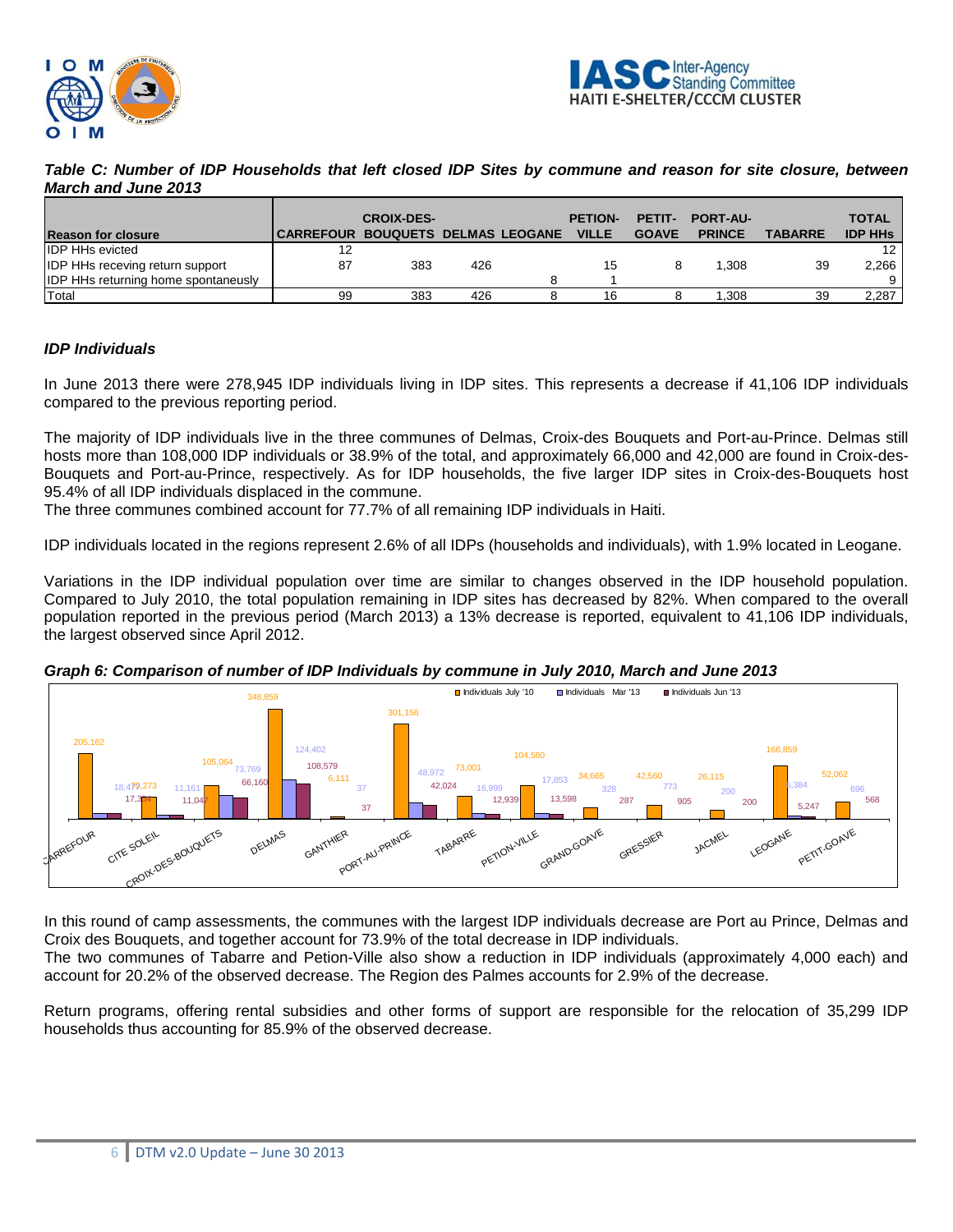



### *Increase and movements to and out of camps in some communes*

Despite the absolute decrease in the displaced population, movements in and out of IDP sites continue to be registered in all 13 communes. Gressier is the only commune that reported an absolute increase equal to 132 IDP individuals.

Overall, this round of camp assessment reported 4,105 IDP individuals moving to IDP sites, or 1.5% of the remaining caseload of displaced individuals. Tabarre and Port au prince showed the highest influx, with 1,313 and 920 IDP individuals respectively moving to camps. The balance remains however negative and highlights an absolute decrease of IDP individuals living in open sites.

### *Data on closed IDP sites*

Site closures account for 20.5% of the total decrease observed during this period, equivalent to 8,446 fewer IDP individuals compared to the previous round.

Return programs offering rental subsidies account for the relocation of 8,370 IDP individuals or 99.1% of the decrease in IDP population. They are responsible of the total decrease leading to site closure in all communes except Carrefour, Petion Ville and Leogane.

Only two sites were closed following an eviction in Carrefour and 49 IDPs individuals were forced to leave.

### *Table D: Number of IDP Individuals that left closed IDP sites by commune, and reason for site closure between March and June 2013*

| <b>Reason for closure</b>               | <b>ICARREFOUR</b> | <b>CROIX-DES-</b><br><b>BOUQUETS DELMAS LEOGANE</b> |        |    | <b>PETION-</b><br><b>VILLE</b> | <b>PETIT-</b><br><b>GOAVE</b> | <b>PORT-AU-</b><br><b>PRINCE</b> | <b>TABARRE</b> | <b>TOTAL</b><br><b>IDPs</b> |
|-----------------------------------------|-------------------|-----------------------------------------------------|--------|----|--------------------------------|-------------------------------|----------------------------------|----------------|-----------------------------|
| <b>IDPs</b> evicted                     | 49                |                                                     |        |    |                                |                               |                                  |                | 49                          |
| IDPs receving return support            | 215               | .601                                                | 398. ا |    | 66                             | 33                            | 4.899                            | 158            | 8.370                       |
| <b>IDPs returning home spontaneusly</b> |                   |                                                     |        | 24 |                                |                               |                                  |                |                             |
| Total                                   | 264               | .601                                                | .398   | 24 | 69                             | 33                            | 4.899                            | 158            | 8.446                       |

# **IDP Sites**

 $\overline{a}$ 

A total of 352 IDP sites, or 23% of the initial 1,555 sites identified in 2010 and tracked since then remain open as of this period. This corresponds to 91% of IDP sites open in the previous round, or to a 9% decrease.

These percentages are similar to those reported in the previous periods; no new sites are added starting from the end of 2012.

### *Differences by Commune*

The communes with the largest number of IDP sites are Delmas, Port-au-Prince and Carrefour, with 81, 76 and 59 sites respectively. The three communes together add up to 61.4% of all sites still open. Carrefour despite hosting 16.8% of the open sites only houses around 7% of the displaced population due to the small size of its numerous camps, just as communes like Petion Ville and Tabarre that only have half the number of sites, though of bigger size.

Only 21 sites remain open in Croix-des-Bouquets, among which 12 have return programs ongoing and a minor caseload of households left on site and waiting for the "grievances" process<sup>8</sup> to be completed; however the commune hosts the second largest number of IDP individuals in the country, and this is explained by the presence of the five large settlements of Canaan Jerusalem Onaville and Corail Sector 3 and 4, that house together more than 13,000 families and show the highest average family size of 4.8, well above the range of 3.3 – 4 members per household found in IDP sites in other communes.

 $^8$  The "grievances" mechanism allows IDP households who were not considered eligible for rental subsidy to appeal and see their case reevaluated by a committee with members from local authorities and IOM/NGOs.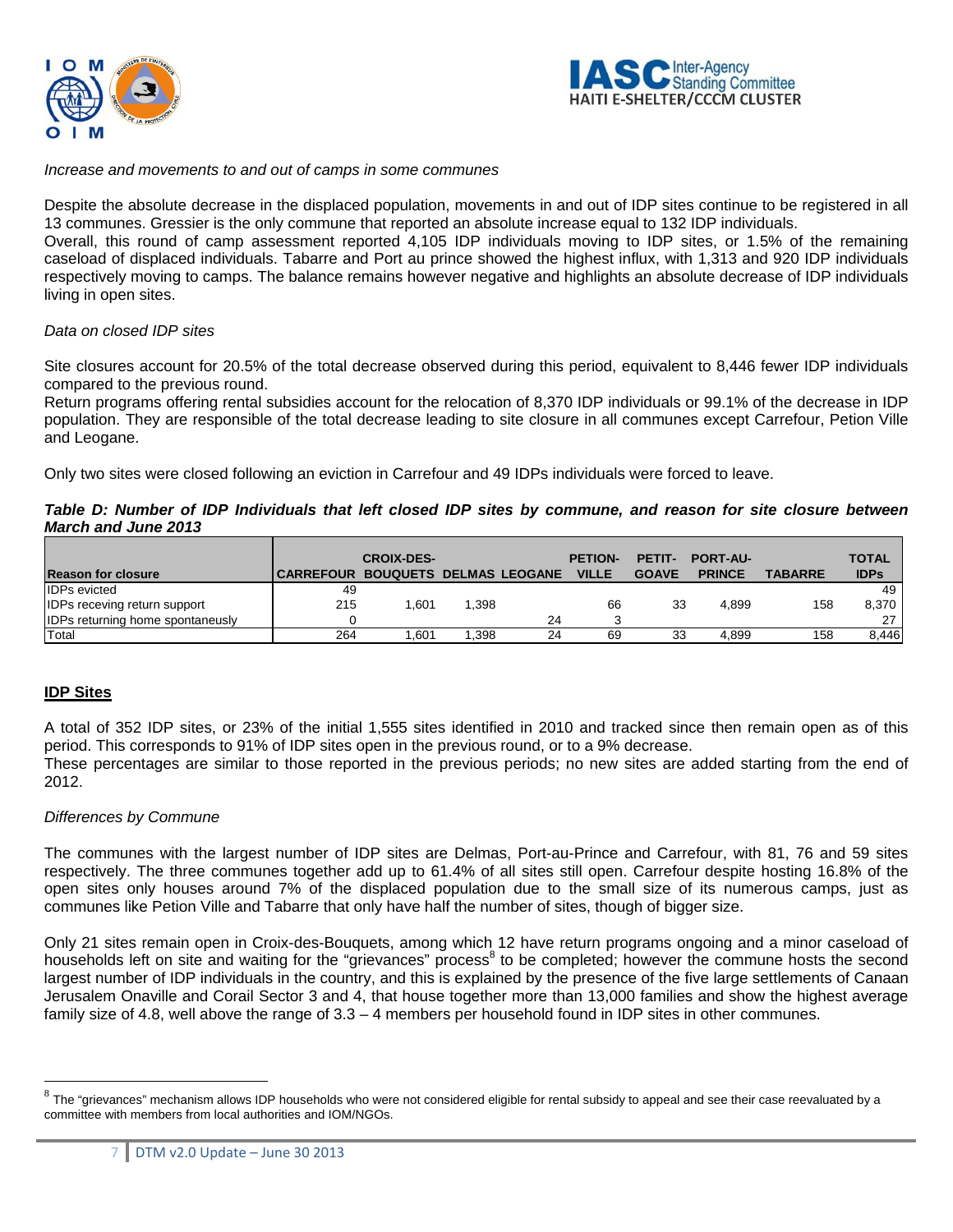



*Graph 7: Comparison of number of IDP Sites by commune in July 2010, March and June 2013* 



In the regions, 35 IDP sites remain open, accounting for 10% of the total open sites in the country. IDP sites in the Region des Palmes are mainly small sites, hosting 2.6% of the IDPs. Leogane commune hosts the highest number, or 14 sites.

# *Size and location of IDP Sites*

Out of 352 IDP sites open, 231 or 65.6% are smaller sites of 100 IDP households or less; these sites shelter 12.2% of the IDP households. The remaining (121) are sites with more than 100 IDP households. There are still 16 IDP sites that host 1,000 households or more, equivalent to 49.8% of all IDP households or almost 33,000 (of which 12,000 are in four settlements and shelter sites in Croix des Bouquets).

| $\sim$            |              |       |        |                   |                    |       |  |  |  |  |  |
|-------------------|--------------|-------|--------|-------------------|--------------------|-------|--|--|--|--|--|
| Site size by # of | <b>Sites</b> |       |        | <b>Households</b> | <b>Individuals</b> |       |  |  |  |  |  |
| <b>Households</b> | N            | %     | N      | %                 | N                  | $\%$  |  |  |  |  |  |
| Total             | 352          | 100%  | 70.910 | 100%              | 278.945            | 100%  |  |  |  |  |  |
| 1.1) 1 to 9       | 39           | 11.1% | 165    | 0.2%              | 583                | 0.2%  |  |  |  |  |  |
| 1.2) 10 to 19     | 41           | 11.6% | 585    | 0.8%              | 2.173              | 0.8%  |  |  |  |  |  |
| 2) 20 to 99       | 151          | 42.9% | 7.800  | 11.0%             | 28.421             | 10.2% |  |  |  |  |  |
| 3) 100 to 499     | 93           | 26.4% | 18.466 | 26.0%             | 67.584             | 24.2% |  |  |  |  |  |
| 4) 500 to 999     | 12           | 3.4%  | 8.549  | 12.1%             | 32.716             | 11.7% |  |  |  |  |  |
| 5) 1000 plus      | 16           | 4.5%  | 35,345 | 49.8%             | 147,468            | 52.9% |  |  |  |  |  |

## *Table E: IDP Sites by number and percentage of Sites, Households and Individuals and Site size, June 2013*

As in previous periods and looking at open IDP sites, the majority of the displaced population continues to reside in the larger<sup>9</sup> sites located in the Port-au-Prince metropolitan area. In particular, 28 larger IDP sites or 7.9% of the total number of sites shelter 61.9% of households still displaced.

When looking at the geographical distribution of IDP sites by size, 11 out of 16 sites hosting more than 1,000 IDP households are found in Delmas and the rest in Croix des Bouquets (4) and Port au Prince (1). It is noted that none of the larger IDP sites is found in the regions, where 28 out of 34 sites host less than 100 IDP households.

 $\overline{a}$ 

<sup>&</sup>lt;sup>9</sup> For the purposes of analysis, DTM has grouped together all sites hosting 500 or more households and labeled them as larger sites. Note that this does not replace the definition set by the CCCM Cluster in 2010 where a large site is defined as hosting 1,000 or more households.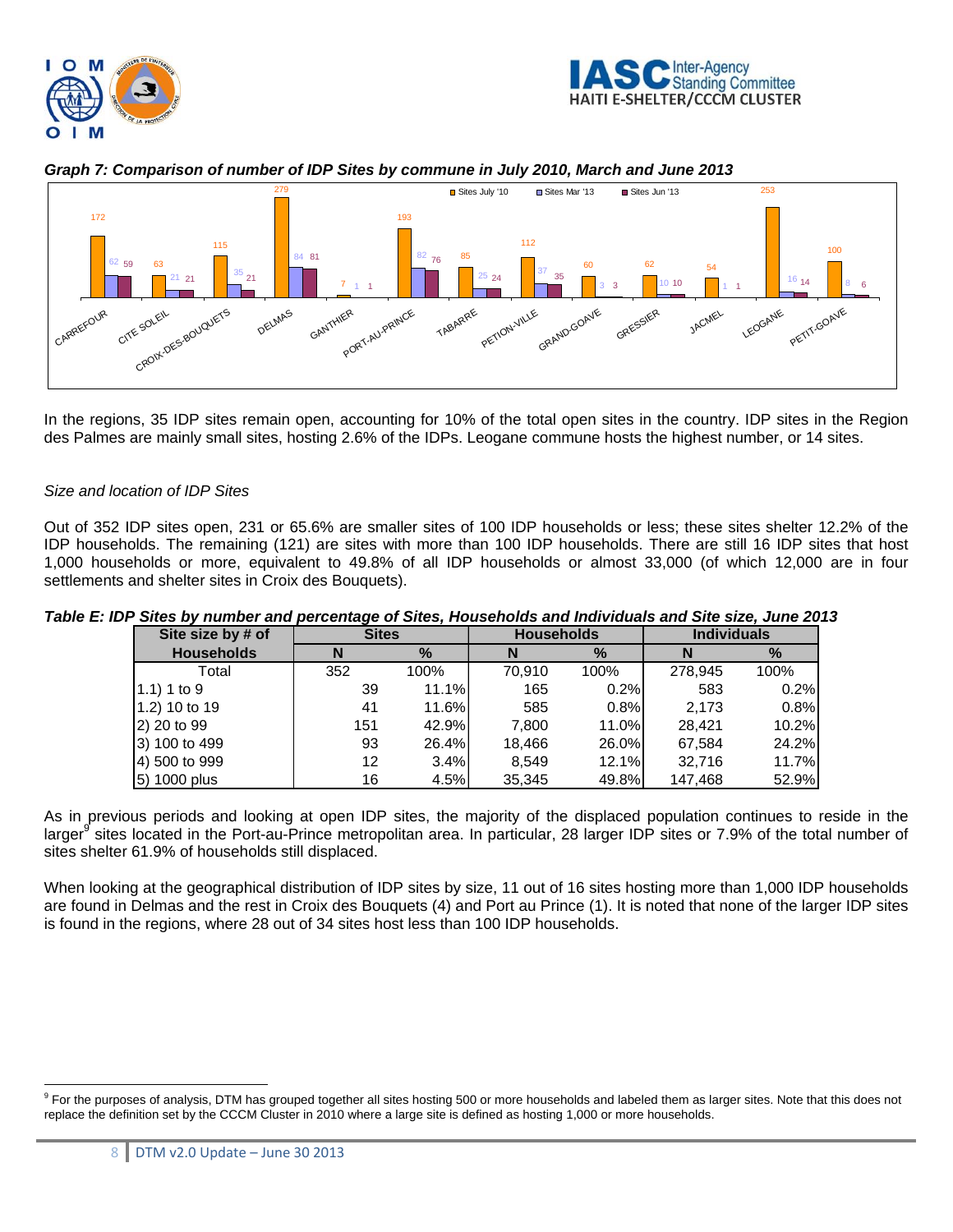



### *Table F: Number of IDP Sites by size (number of households) and commune, June 2013*

|                     |       | Site size by # of Households |    |     |    |                                                                                |    |  |  |  |  |
|---------------------|-------|------------------------------|----|-----|----|--------------------------------------------------------------------------------|----|--|--|--|--|
| Commune             | Total |                              |    |     |    | 1.1) 1 to 9 1.2) 10 to 19 2) 20 to 99 3) 100 to 499 4) 500 to 999 5) 1000 plus |    |  |  |  |  |
| Total               | 352   | 39                           | 41 | 151 | 93 | 12                                                                             | 16 |  |  |  |  |
| <b>CARREFOUR</b>    | 59    | 3                            |    | 33  | 10 |                                                                                |    |  |  |  |  |
| <b>CITE SOLEIL</b>  | 21    |                              |    | 14  |    |                                                                                |    |  |  |  |  |
| CROIX-DES-BOUQUETS  | 21    |                              |    |     |    |                                                                                |    |  |  |  |  |
| <b>DELMAS</b>       | 81    |                              |    | 28  | 26 |                                                                                |    |  |  |  |  |
| <b>GANTHIER</b>     |       |                              |    |     |    |                                                                                |    |  |  |  |  |
| <b>PETION-VILLE</b> | 35    |                              |    | 20  |    |                                                                                |    |  |  |  |  |
| PORT-AU-PRINCE      | 76    |                              | 10 | 32  | 26 |                                                                                |    |  |  |  |  |
| <b>TABARRE</b>      | 24    |                              |    |     | 12 |                                                                                |    |  |  |  |  |
| GRAND-GOAVE         |       |                              |    |     |    |                                                                                |    |  |  |  |  |
| <b>GRESSIER</b>     | 10    |                              |    |     |    |                                                                                |    |  |  |  |  |
| <b>JACMEL</b>       |       |                              |    |     |    |                                                                                |    |  |  |  |  |
| LEOGANE             | 14    |                              |    |     |    |                                                                                |    |  |  |  |  |
| PETIT-GOAVE         | 6     |                              |    |     |    |                                                                                |    |  |  |  |  |

## *Type of Shelters within IDP Sites*

The majority of open IDP sites are made of makeshift structures. Specifically, there are no transitional shelters (T-Shelters) in 86% of the sites, while about 11% have mixed structures that include tents, makeshift shelters and some T-Shelters.

The remaining 3% is mostly<sup>10</sup> composed of T-Shelters. All these IDP sites presently have a majority of T-Shelters. In total they host 3,981 IDP households (3 more than round XIV) and 17,936 IDP individuals (48 more than round XIV).

The 12 sites are Radio Commerce in Cite Soleil; Santo 17, Corail Sector 3, Corail Sector 4, Union Centre d'Hebergement de Lilavois 42 in Croix-des-Bouquets ; La voix des sans voix, Belle Alliance, Camp Rico, CSC in Leogane; Centre d'Hebergement de Galette Greffin Tabarre Isa in Petion-Ville ; Village Eden in Tabarre. Three sites are made mostly of TShelters: St Etienne 1 and St Etienne 2 in Tabarre and New Life Village in Croix des Bouquets.

|  | Table G: IDP Sites by shelter composition, June 2013 |
|--|------------------------------------------------------|
|--|------------------------------------------------------|

| <b>T-Shelter Category</b>   |                  | $\%$ |
|-----------------------------|------------------|------|
| No T-Shelter (0 %)          | 302              | 86%  |
| Mixed sites $(1 - 90 \%)$   | 38               | 11%  |
| T-Shelter sites (91 % plus) | 12               | 3%   |
| Total                       | 352 <sub>l</sub> | 100% |

## *Table H: N of empty shelters by commune, June 2013*

| Commune                   | N empty<br>shelters | % empty<br>shelters |  |  |
|---------------------------|---------------------|---------------------|--|--|
| <b>CARREFOUR</b>          | 265                 | 5%                  |  |  |
| CITE SOLEIL               | 23                  | 3%                  |  |  |
| <b>CROIX-DES-BOUQUETS</b> | 2,197               | 15%                 |  |  |
| <b>DELMAS</b>             | 85                  | 1%                  |  |  |
| <b>GANTHIER</b>           |                     | 14%                 |  |  |
| <b>GRAND-GOAVE</b>        | 16                  | 17%                 |  |  |
| <b>GRESSIER</b>           | 35                  | 13%                 |  |  |
| <b>JACMEL</b>             |                     | 0%                  |  |  |
| LEOGANE                   | 158                 | 12%                 |  |  |
| PETION-VILLE              | 282                 | 11%                 |  |  |
| PETIT-GOAVE               | 43                  | 21%                 |  |  |
| PORT-AU-PRINCE            | 420                 | 5%                  |  |  |
| TABARRE                   | 279                 | 10%                 |  |  |
| Total                     | 3.807               | 7%                  |  |  |

As discussed above, movements to open IDP sites continue to happen and to be registered; this may happen due to boundaries between camps and communities becoming blurred in certain cases, and possibly to the availability of empty tents and space in open camps.

An approximate 3,807 tents or 7% of the total number of tents /makeshifts/shelters counted in IDP sites were found empty and still standing during this round of camp assessment (note that the number of tents does not equals the number of IDP households, as some tents/shelters are bigger and can house more than one IDP household).

### *Camp Management Support in IDP Sites*

Of the 352 IDP sites that are open this period, only 20 have dedicated camp management support. Though this coverage only account for 5.7% of all open sites, they host 30.8% of the total IDP (household) population, equal to about 79,000 IDP individuals.

 $\overline{a}$ <sup>10</sup> More than 90% of structures on site are T-Shelters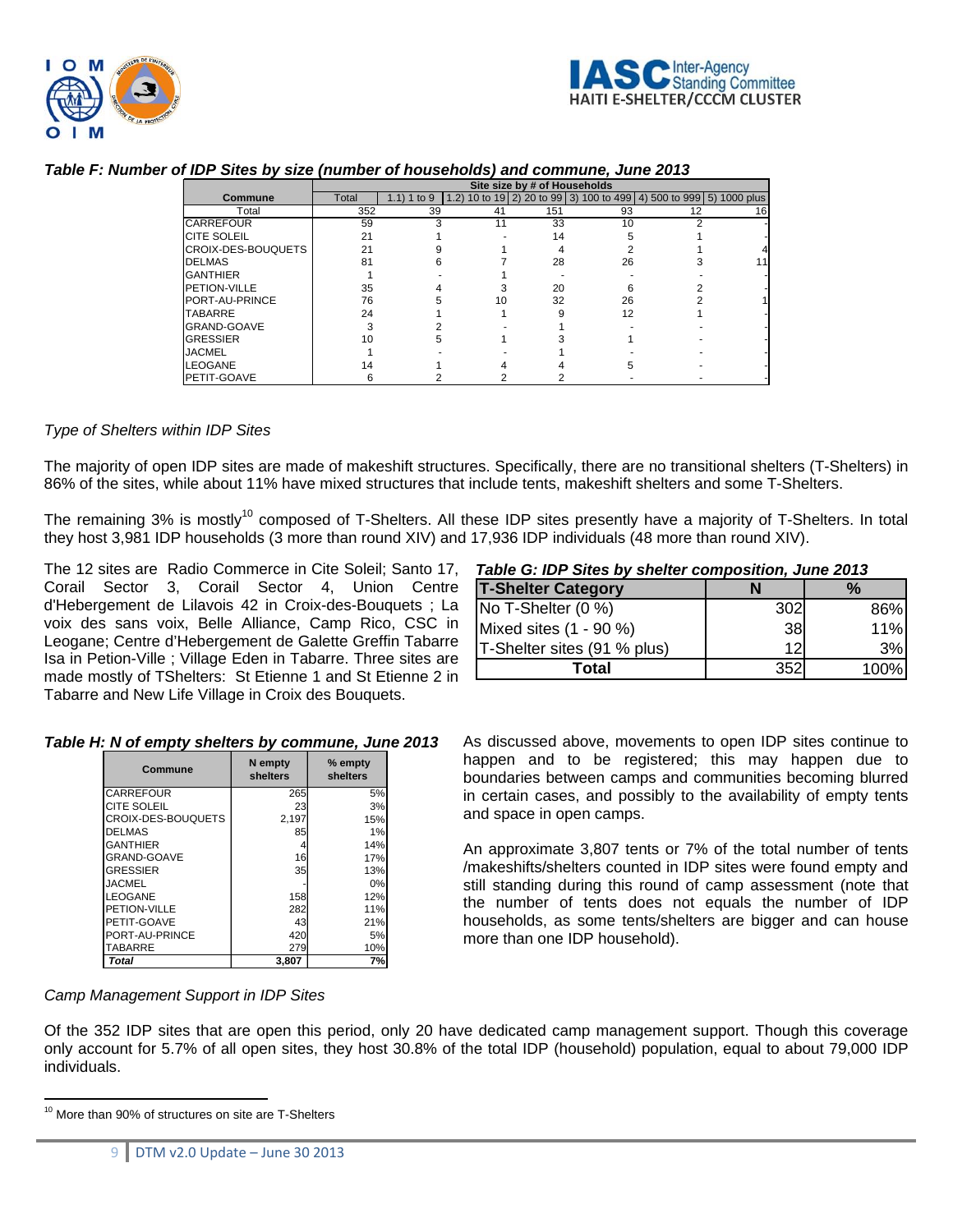



*Public vs. Private Land11*

Of the 352 IDP sites identified this period, 75% (264) are reportedly located on private land, while 24% (83) on public property. Information on the remaining five sites was insufficient to categorize them.

When comparing data from November 2010<sup>12</sup>, a greater decrease in IDP sites located on private land is observed: of the 882 sites located on private land in November 2010, 264 remain open in June 2013, reflecting a 70% decrease. On the other hand, of the 222 sites located on public land in November 2010, 83 sites remain open this period, reflecting a 63% decrease. Moreover, of the 33 IDP sites closed, 22 were located on private land compared to 11 on public land.

*Graph 8: Land Ownership status comparison, March to June 2013* 



# *Data on closed IDP sites*

A total of 33 IDP sites have closed during this reporting period. This reflects a 9% decrease in number of sites open from 385 in March 2013.

The number of sites closed in this reporting period is half the number closed in the previous period, even though the number of IDP households and individuals that left camps double the figures observed in the previous period.

This is due the fact that rental subsidies programs are ongoing in 58 camps and that the process of relocating IDP households in rented houses is faster than the official closure of IDP sites, which is often delayed by the existence of the "grievances" mechanism.

Of these, at least<sup>13</sup> 28 IDP sites or 84.8% closed as a direct result of rental subsidies provided through successful return programs. Of the remaining five sites, two were closed following an eviction<sup>14</sup> (SSID 113\_10\_441 Rue Colisee and SSID 113–10–479 L'Arche de Carrefour), and the rest as a result of spontaneous movement of the population out of the sites or because "the IDPs decided to leave", as reported on the camp assessment form.

 $\overline{a}$ <sup>11</sup> It is important to emphasize that this information is gathered through interviews with the camp committee and/or IDP representatives on the site. No legal investigation on land tenure status was carried out.<br><sup>12</sup> The first round of assessments: DTM V2.0 was the first time this type of data was collected.

<sup>&</sup>lt;sup>13</sup> It is possible that there are more IDP sites that have closed as a result of return programs and this information was not reported to IOM by the partner<br>during this assessment period. In these cases they may be reflec

Camp Bobin (Bristou) in Petion Ville underwent an attempted eviction, as communicated in the UN Press Brief released on 13<sup>th</sup> June 2013

<sup>(</sup>http://gallery.mailchimp.com/ae620ada5956c2460fcad49f8/files/Communiqu\_de\_presse\_Evictions\_forc\_es.pdf) which ended with IDPs moving to a different part of the same land. As of end of June 2013 the camp remain open and housing approximately the same number of IDPs.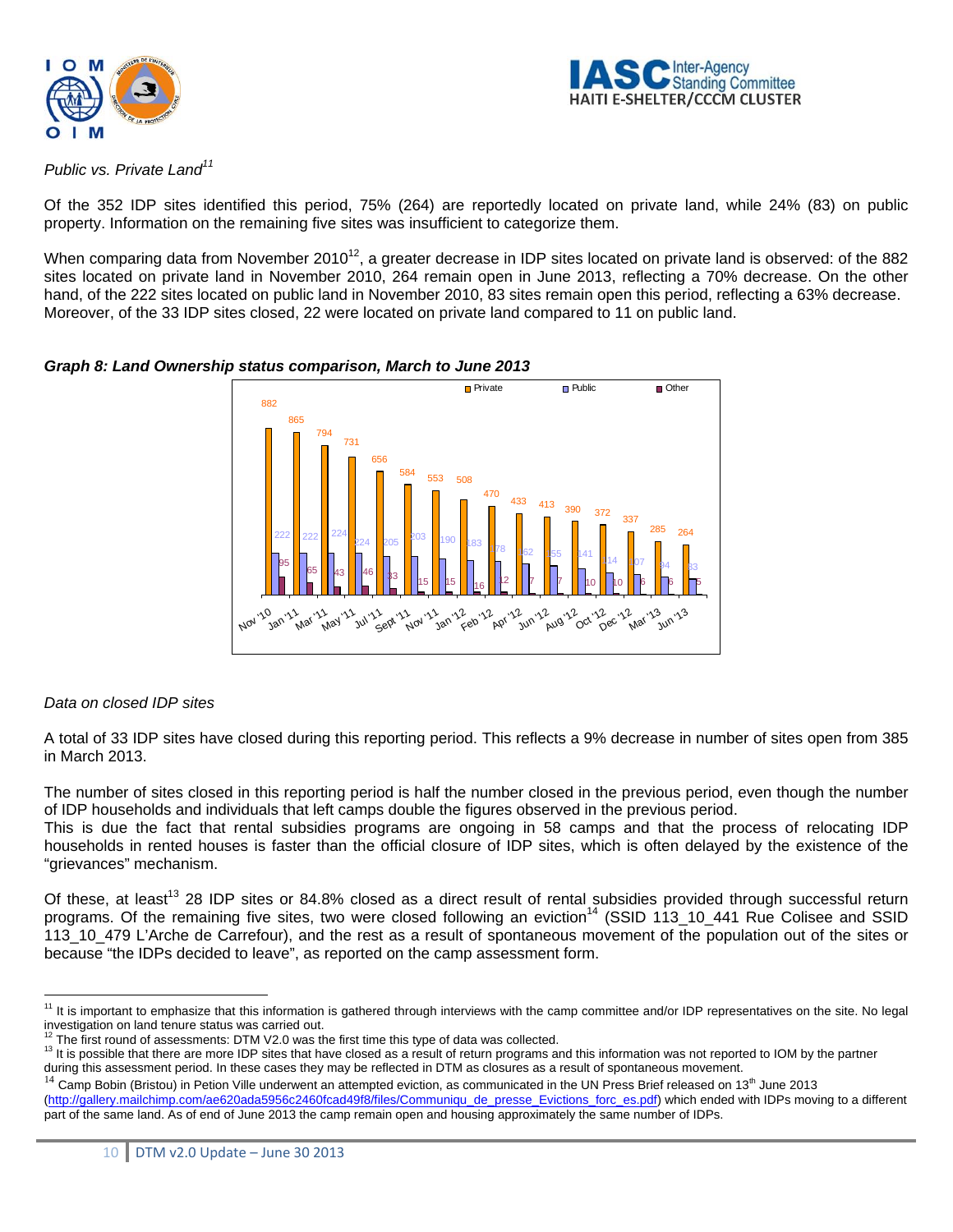



### *Location and size of closed sites*

# *Table I: Distribution of IDP Sites that closed by commune and reason for closure between March and June 2013*

|                             |                                          | <b>CROIX-DES-</b> |  | <b>PETION-</b> | PETIT-       | <b>PORT-AU-</b> |                | <b>TOTAL N</b> |
|-----------------------------|------------------------------------------|-------------------|--|----------------|--------------|-----------------|----------------|----------------|
| <b>Reason for closure</b>   | <b>CARREFOUR BOUQUETS DELMAS LEOGANE</b> |                   |  | <b>VILLE</b>   | <b>GOAVE</b> | <b>PRINCE</b>   | <b>TABARRE</b> | <b>SITES</b>   |
| <b>Evicted sites</b>        |                                          |                   |  |                |              |                 |                |                |
| Return support sites        |                                          | 14                |  |                |              |                 |                | 28             |
| Spontaneous departure sites |                                          |                   |  |                |              |                 |                |                |
| <b>T</b> otal               |                                          | 14                |  |                |              |                 |                | 33             |

Almost half of the IDP sites closed in this round of DTM, or 14 out of 33, were located in the Croix des Bouquets. The second larger decrease was observed in Port au Prince where 6 IDP sites closed.

Out of the 28 IDP sites closed as a result of return programs offering rental subsidies, half of it 14 were closed in Croix des Bouquets.

In the reporting period eight sites hosting between 100 and 499 IDPs households were closed, two in Delmas, one in Croix des Bouquet and five in Port au Prince, together accounting for 1,917 IDP households or 7,083 IDP individuals.

On the other end, almost half of the closed IDP sites were hosting between 1 and 9 IDP households, their closure contributing to the departure of 72 IDP households and 256 individuals.

### *Table J: Distribution of IDP Sites that closed by commune and size of site between March and June 2013*

|                     | Size of site |         |       |         |              |  |  |  |  |
|---------------------|--------------|---------|-------|---------|--------------|--|--|--|--|
| <b>Commune</b>      | $1 - 9$      | $10-19$ | 20-99 | 100-499 | <b>Total</b> |  |  |  |  |
| <b>CARREFOUR</b>    | 2            |         |       |         |              |  |  |  |  |
| ICROIX-DES-BOUQUETS |              |         |       |         | 14           |  |  |  |  |
| <b>DELMAS</b>       |              |         |       |         |              |  |  |  |  |
| <b>LEOGANE</b>      | 2            |         |       |         |              |  |  |  |  |
| <b>PETION-VILLE</b> |              |         |       |         |              |  |  |  |  |
| PETIT-GOAVE         | 2            |         |       |         |              |  |  |  |  |
| PORT-AU-PRINCE      |              |         |       | 5       |              |  |  |  |  |
| <b>TABARRE</b>      |              |         |       |         |              |  |  |  |  |
| <b>Grand Total</b>  | 15           |         | 6     | 8       | 33           |  |  |  |  |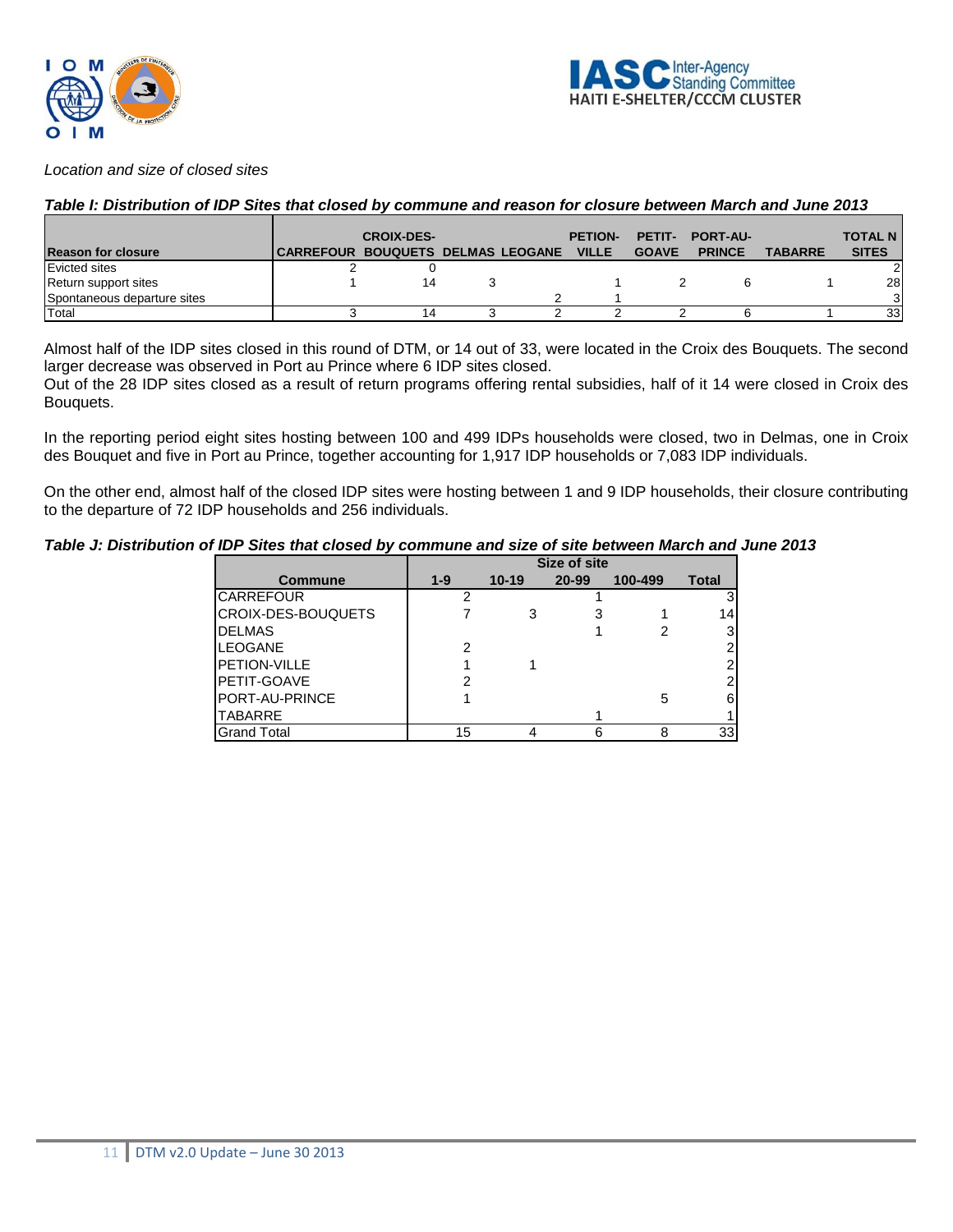



## *"***Leaving" IDP SItes and "Returning" home: Evictions, Relocation and Return grants, and Spontaneous Returns**



*Graph 9: Summary number of IDP Sites and Households by status (open or closed and reason for closure), July 2010 to June 201315*

The number of identified IDP sites and IDP households after the earthquake was 1,555 sites and 361,517 households.

As of June 2013, 231 IDP sites or 15% of the total 1,555 were closed thanks to return programs and 11% due to evictions; 795 sites or 51% were closed due to spontaneous or voluntary returns home, leaving 23% still open.

233009

More than 41,000 IDP households left IDP sites thanks to rental subsidy or other form of support (Shelter package or house reconstruction), while evictions affected about 16,000 IDP households over 3 years, or 4% of IDP households registered after the earthquake.

In the reporting period there are also 7,082 IDP households that were offered rental subsidy and left IDP sites that are still open and in the process of being emptied and officially closed.

### *Graph 10: Number of IDP Sites by commune and status (open or closed and reason for closure, July 2010 to June 2013*



home, 795

The communes most affected by evictions are Delmas, Petion-Ville, Carrefour and Port-au-Prince, and Leogane in the regions; together they account for 79.8% of all evictions involving 12,859 households and 131 IDP sites of the 177 closed by forced eviction.

In the metropolitan area, return programs concentrated in the communes of Delmas, Port-au-Prince Tabarre, and led to the closure of 145 IDP sites of the 228 closed by return programs since July 2011. In those 3 communes, relocation and rental support grants were given to more than 33,000 IDP households.

In the Region des Palmes, 31 IDP sites were closed thanks to return programs, offering support to 334 IDP households.

 $\overline{a}$ 15 Source: CCCM/Shelter cluster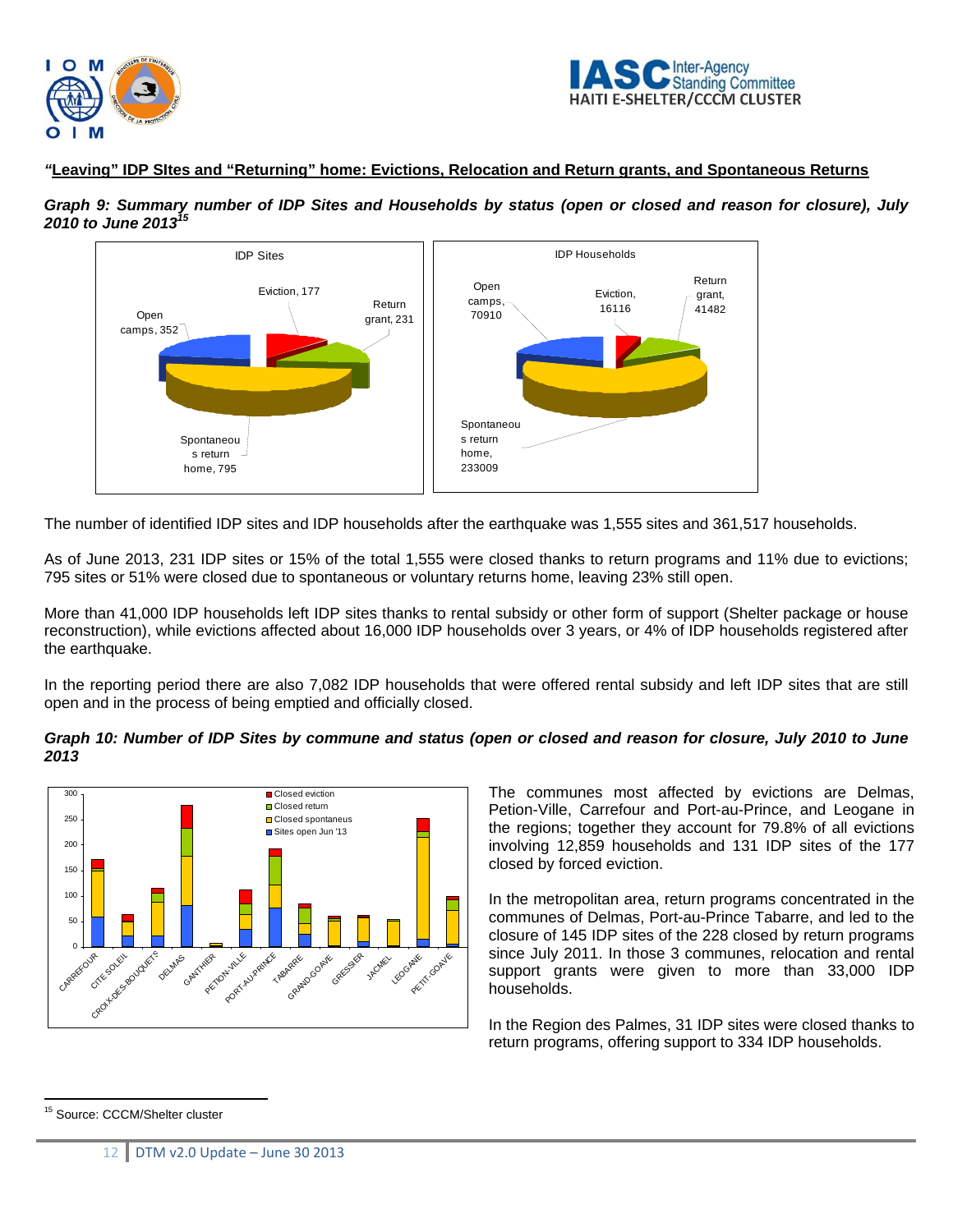

## *Table K: Number and percentages of IDP Households by commune and status, July 2010 to March 2013*

| <b>Commune</b>            | Open Jun '13 |      |         | <b>Closed spontaneous</b> |        | <b>Closed return</b> |        | <b>Closed eviction</b> |       | Open return (*) |        | Open spontaneus |  |
|---------------------------|--------------|------|---------|---------------------------|--------|----------------------|--------|------------------------|-------|-----------------|--------|-----------------|--|
|                           |              | $\%$ |         | %                         | N      | %                    | N      | %                      |       | %               |        | ℅               |  |
| <b>CARREFOUR</b>          | 4.929        | 7%   | 39,260  | 11%                       | 681    | 2%                   | 3,217  | 20%                    | 186   | 3%              | 178    | 17%             |  |
| <b>CITE SOLEIL</b>        | 2.674        | 4%   | 12.345  | 4%                        | 566    | 2%                   | 945    | 6%                     | 5     | 0%              | 19     | 2%              |  |
| <b>CROIX-DES-BOUQUETS</b> | 13,924       | 20%  | 6.931   | 8%                        | 1,626  | 5%                   | 570    | 4%                     | 1.671 | 24%             | $-2$   | 0%              |  |
| <b>DELMAS</b>             | 28.406       | 40%  | 38.789  | 12%                       | 8,629  | 25%                  | 2.720  | 17%                    | 3.542 | 50%             | 88     | 8%              |  |
| <b>GANTHIER</b>           | 16           | 0%   | 1.422   | 1%                        |        | 0%                   |        | 0%                     |       | 0%              |        | $0\%$           |  |
| <b>IPETION-VILLE</b>      | 3,611        | 5%   | 16.315  | 4%                        | 2,308  | 7%                   | 2,366  | 15%                    |       | 0%              | 765    | 71%             |  |
| PORT-AU-PRINCE            | 11.871       | 17%  | 40.447  | 6%                        | 15.665 | 46%                  | 2,453  | 15%                    | 420   | 6%              | $-15$  | $-1%$           |  |
| <b>TABARRE</b>            | 3,655        | 5%   | 7.989   | 3%                        | 4.090  | 12%                  | 237    | 1%                     | 1,206 | 17%             | $-292$ | $-27%$          |  |
| <b>IGRAND-GOAVE</b>       | 76           | 0%   | 7,232   | 6%                        | 157    | 0%                   | 697    | 4%                     | -5    | 0%              |        | 0%              |  |
| <b>GRESSIER</b>           | 226          | 0%   | 9.657   | 6%                        |        | 0%                   | 114    | 1%                     | 16    | 0%              | $-21$  | $-2%$           |  |
| <b>JACMEL</b>             | 60           | 0%   | 5.616   | 6%                        | 380    | 1%                   | 89     | 1%                     |       | 0%              |        | 0%              |  |
| <b>LEOGANE</b>            | ,299         | 2%   | 35.702  | 25%                       | 138    | 0%                   | 2,103  | 13%                    | 18    | 0%              | 350    | 33%             |  |
| <b>IPETIT-GOAVE</b>       | 163          | 0%   | 11.304  | 8%                        | 159    | 0%                   | 605    | 4%                     | 19    | 0%              |        | 0%              |  |
| <b>TOTAL</b>              | 70,910       | 100% | 233,009 | 100%                      | 34.400 | 101%                 | 16.116 | 100%                   | 7.082 | 100%            | 1.070  | 15%             |  |

*(\*) data on IDP households relocated from open IDP sites thanks to rental subsidies reflect only this reporting period, so are cumulative of the months between April and June 2013 only.* 

### *Graph 11: IDP households by period and reason for leaving the IDP sites, July 2010 to March 2013*



#### *Table L: Number of IDP Households by period and reason for leaving the IDP sites, July 2010 to March 2013*

|                    |                 | Organized          |                |
|--------------------|-----------------|--------------------|----------------|
|                    |                 | <b>Spontaneous</b> | Return         |
| <b>Time period</b> | <b>Eviction</b> | return             | <b>Support</b> |
| Jul-Oct 10         | 5,197           | 110,734            |                |
| Nov - Dec 10       | 1,453           | 48.357             |                |
| Jan-Mar 11         | 731             | 23,738             |                |
| Apr - May 11       | 15              | 12,855             |                |
| Jun - Jul 11       | 4,317           | 4,705              | 98             |
| Aug - Sep 11       | 1,380           | 10,337             | 1,639          |
| Oct - Dec 11       | 444             | 6.199              | 1,660          |
| Jan - Feb 12       | 1,053           | 1,218              | 4,596          |
| Mar - Apr 12       | 102             | 10,829             | 4,796          |
| May - Jun 12       | 156             | 1,673              | 5,322          |
| Jul - Aug 12       | 141             | 882                | 3,142          |
| Sep - Oct 12       | 87              | 506                | 2,740          |
| Nov - Dec 12       | 51              | 109                | 2,505          |
| Jan - Mar 13       | 977             | 660                | 4,764          |
| Apr - Jun 13       | 12              | 1,079              | 9,348          |
| <b>TOTAL</b>       | 16.116          | 233.881            | 40.610         |

Graph 11 and Table L show evictions, spontaneous returns and organized returns over time.

Of evictions, 41.3% occurred in 2010, with another peak in mid 2011, when 35.4% of all evictions of IDP households happened.

Most spontaneous returns also occurred in 2010, when almost 160,000 IDP households left IDP sites to return to their homes voluntarily. This figure indicates that almost half of the displaced IDP households left IDP sites spontaneously.

Return and relocation programs offering rental subsidies or house reconstruction started in mid 2011, reaching a peak between October 2011 and July 2012 (mostly attributable to the 16/6 project and Champ de Mars).

In the first half of 2013 a new round of rental subsidy assistance was provided, facilitating returns for 34.8% of all IDP households relocated through rental grants.

This reporting period witnessed the highest number of IDP households relocated through rental subsidies, and twice the number assisted in the first quarter of the year.